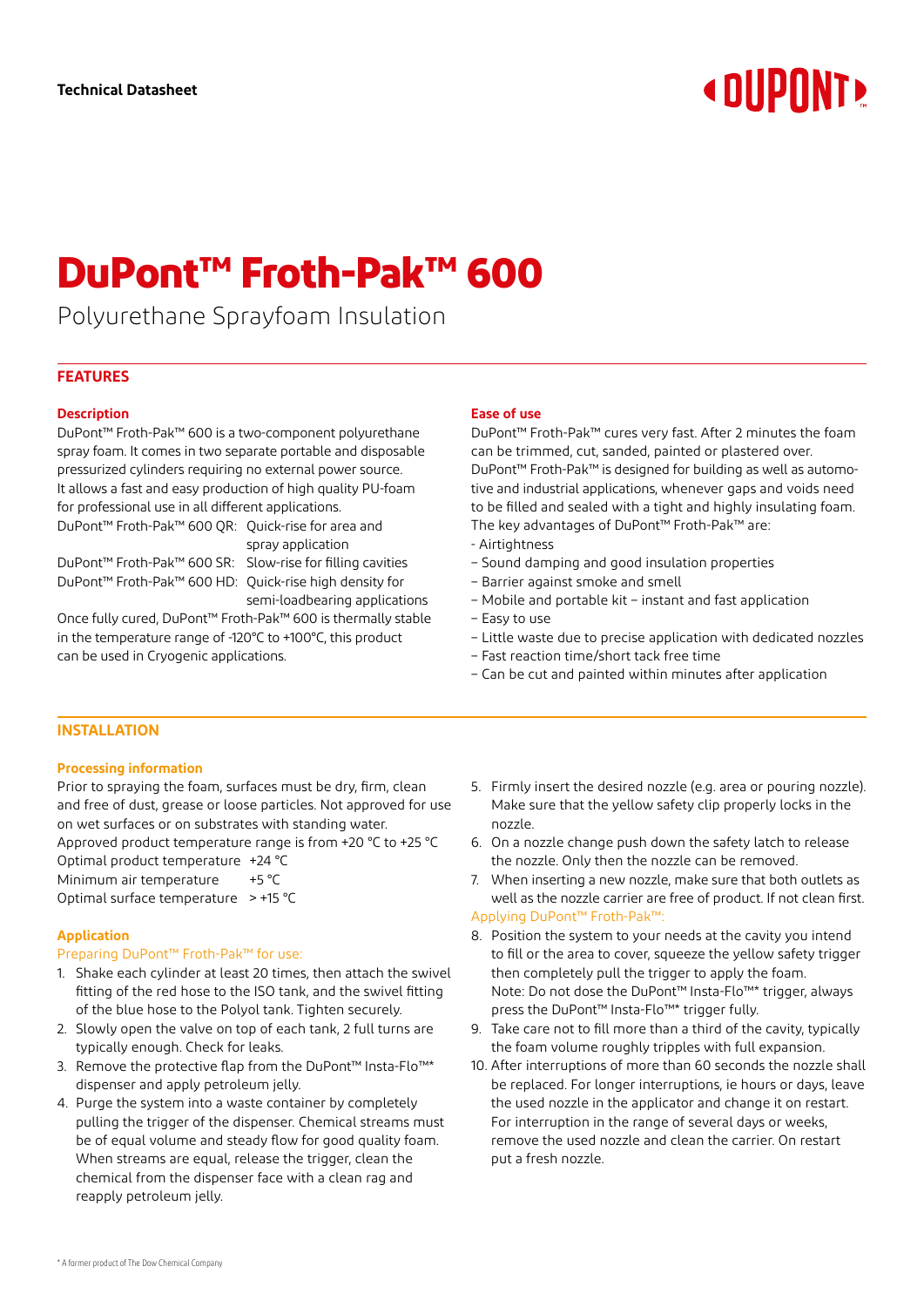#### **Important instructions:**

- If your spray pattern becomes noticeably different, replace the nozzle.
- If the foam does not react properly, replace the nozzle.
- If the foam is friable or brittle, the foam is ISO rich, and a partial blockage of the polyol side exists. Clear the blockage from the polyol side by following steps 1 to 8 below.
- If foam remains soft or mushy, the foam is polyol rich and a partial blockage of the ISO side exists. Clear the blockage from the ISO side by the following:
- 1. Shut off the tank valve of the component that is flowing properly.
- 2. Activate the trigger full force and hold for 15 seconds or until the blockage is freed.
- 3. Turn on both chemical tank valves and completely pull the trigger: components A and B MUST flow steadily and homogenously!
- 4. Clean any chemical from the face of the Insta-Flo™ dispenser with a clean rag and reapply petroleum jelly.
- 5. Insert an unused nozzle, open all valves and dispense a test shot into a waste container.
- 6. After curing, check the foam quality. If problems still occur, stop foaming.
- 7. Turn off chemical tank valves and replace with a new Insta-Flo™ dispenser-hose assembly.
- 8. If the replacement does not solve the problem, please contact your DuPont representative.

#### **Equipment**

For best possible performance and foam quality we recommend the use of DuPont accessories.

#### **Available Accessories**

#### Insta-Flo™ applicators (1 piece/box)

Insta-Flo™ Gun Hose Assembly 9FT\* (GMID 158456) Insta-Flo™ Gun Hose Assembly 15FT\* (GMID 158457) Insta-Flo™ Gun Hose Assembly 30FT\* (GMID 378922)

#### Nozzle kits (25 pieces/box)

Yellow nozzles (GMID 259212) with little flow-rate to fill complicated areas. Grey nozzles (GMID 259218) with medium flow-rate to spray areas such as walls, ceilings and roofs. White nozzles (GMID 259219) with medium flow-rate to fill voids and gaps. Black nozzles (GMID 259220) with high flow-rate to fill huge voids.

#### **Curing**

DuPont™ Froth-Pak™ generally cures very fast. After ~2 minutes the foam is fully cured. Cured foam can only be removed mechanically.

# **PROPERTIES**

|                                | <b>Unit</b>                           | <b>STANDARD</b>   | <b>DuPont™</b><br>Froth-Pak™<br>600 QR | DuPont™<br>Froth-Pak™<br><b>600 SR</b> | DuPont™<br>Froth-Pak™<br><b>600 HD</b> |
|--------------------------------|---------------------------------------|-------------------|----------------------------------------|----------------------------------------|----------------------------------------|
| Aerosol cylinder <sup>1)</sup> |                                       |                   |                                        |                                        |                                        |
| Net weight                     | kg                                    | $\qquad \qquad -$ | 20                                     | 20                                     | 18                                     |
| Cured foam <sup>2)</sup>       |                                       |                   |                                        |                                        |                                        |
| Density                        | kg/m <sup>3</sup>                     | <b>DIN 53420</b>  | 30                                     | 30                                     | 45                                     |
| $Yield^{3)}$                   | Liter                                 | DuPont            | 1300                                   | 1300                                   | 860                                    |
| Rise time                      | S                                     | DuPont            | 30                                     | 60                                     | 30                                     |
| Compressive strength           | kPa                                   | <b>EN 826</b>     | 130                                    | 130                                    | 250                                    |
| Thermal conductivity           | W/m·k                                 | EN 12667          | $\leq 0.022$                           | $\leq 0.022$                           | $\leq 0.028$                           |
| Reaction to fire               |                                       | EN 13501-1        | E                                      | E                                      | E                                      |
| <b>CE-Code</b>                 | PU-EN14315-1-W0.2-DS(70,90)3-DS(-20)1 |                   |                                        |                                        |                                        |

1) DuPont™ Froth-Pak™ Kit 600 cylinder pressure polyol 14.5 bar, isocyanate 16 bar

2) All the above stated properties have been tested on non-aged foam in norm climate (23°C / 50% r.F.), typical values are given.

3) Yield calculations based on values determined in lab conditions, blowing agent loss and other impacts neglected. An example: 1 m<sup>3</sup> equals 20 m<sup>2</sup> with foam thickness of 50 mm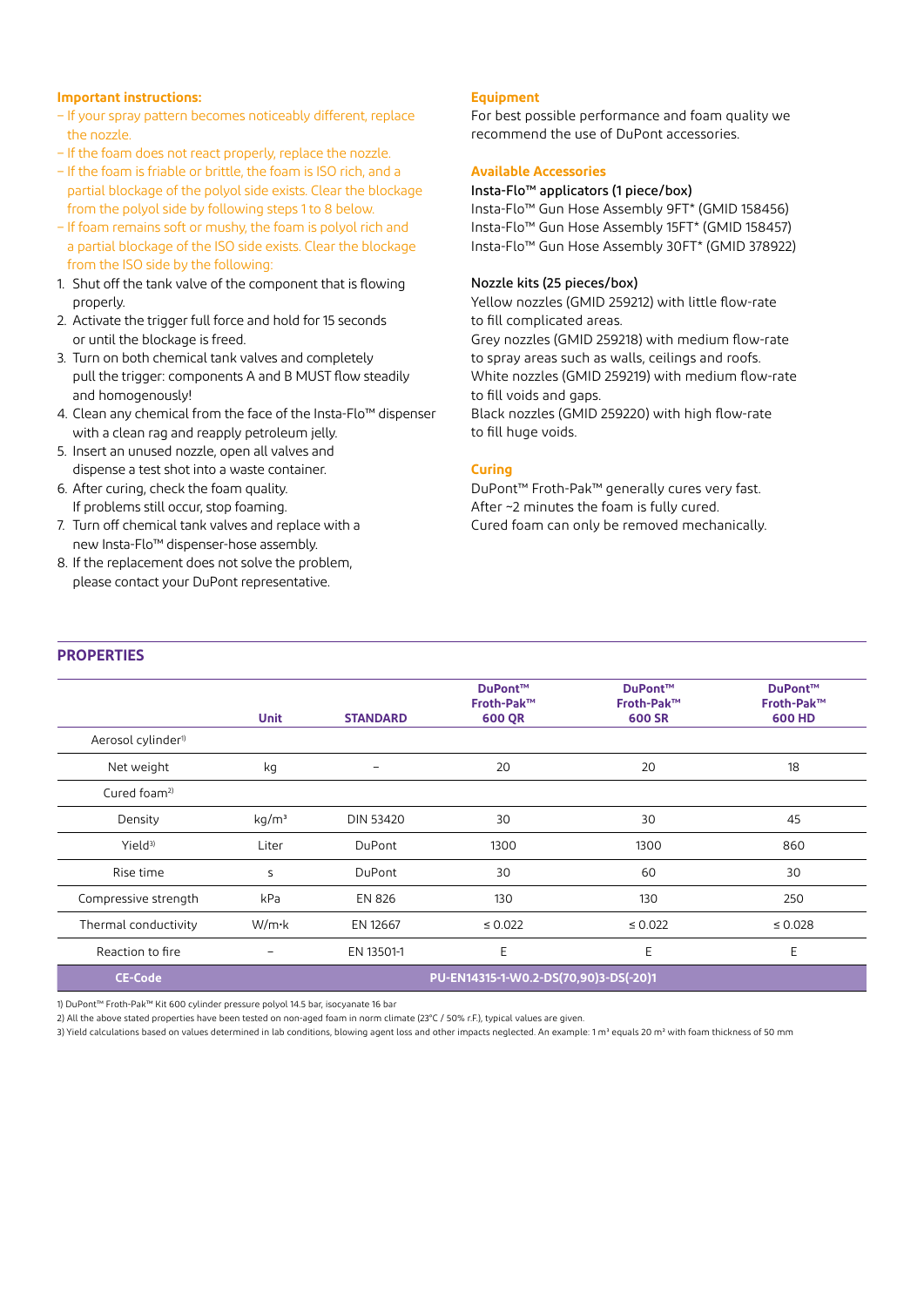# **HANDLING**

#### **Important**

DuPont™ Froth-Pak™ 600 is for professional use only. Before starting working with DuPont™ Froth-Pak™, users must attend a product training to learn how to safely apply the foam. Note that the foam expands to 3 to 5 times the original volume. DuPont™ Froth-Pak™ foams homogeneously without adding moisture. The cured foam is resistant to temperatures in the range of -120°C to +100°C. The foam exhibits a high durability, if protected from direct sunlight i.e. UV radiation.

#### **Precautionary Statements**

Read and follow the entire Installation and Handling section and the Safety Data Sheets (SDSs, formerly MSDSs or Material Safety Data Sheets) carefully before use. They are intended to make it easier for the customer to safely handle the products and their proper disposal. They contain important information on applicable safety regulations and the provisions on the protection of health. Material safety data sheets are revised regularly – please request and note the latest version before using/processing or obtain directly at: **www.dupont.com** (SDS Finder)



Wear safety glasses to avoid contact with eyes. Do not get foam on skin. Cover all skin, wear long sleeves and gloves. Avoid breathing vapor. Use with adequate ventilation. Do not enter confined spaces unless adequately ventilated. Respiratory protection also requires proper work space ventilation.

#### **Shelf Life and Storage**

Store and transport cylinders always in an upright position and in dry conditions. Product and assessories need to be protected from direct sunlight and freeze. **Storage temperature: +10°C to +25°C Shelf life: 15 months**

#### **Packaging**

DuPont™ Froth-Pak™ 600 QR (GMID 247779) box with one tank of polyol, 20kg DuPont™ Froth-Pak™ 600 SR (GMID 248246) box with one tank of polyol, 20kg DuPont™ Froth-Pak™ 600 HD (GMID 3577713) box with one tank of polyol, 20kg DuPont™ Froth-Pak™ Isocyanate 600 (GMID 248197) box with one tank of isocyanate, 20.5kg

#### **Supplemental Information**

Visit **www.building.dupont.com** or contact a local DuPont representative for more specific instructions.